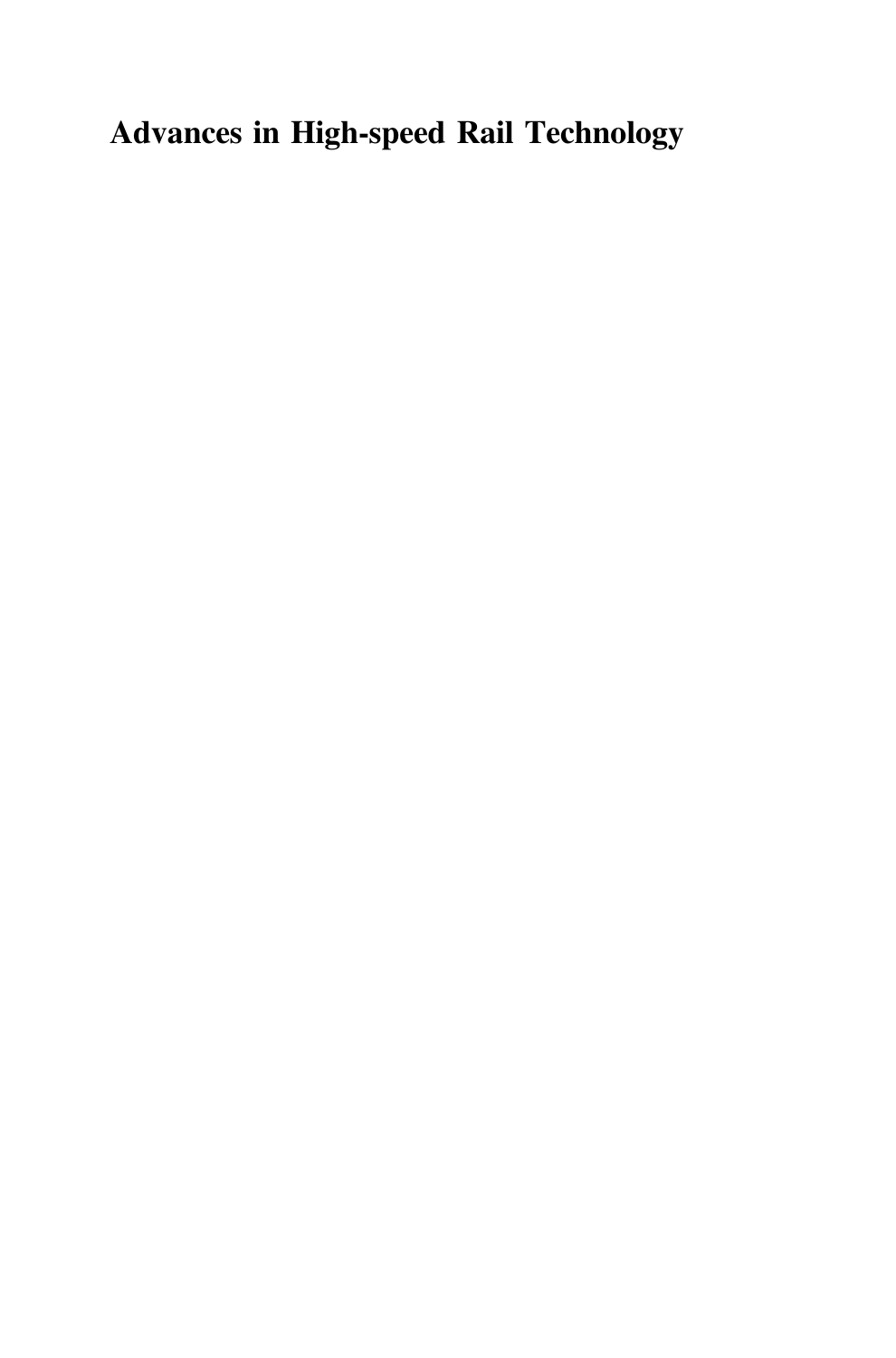More information about this series at http://www.springer.com/series/13506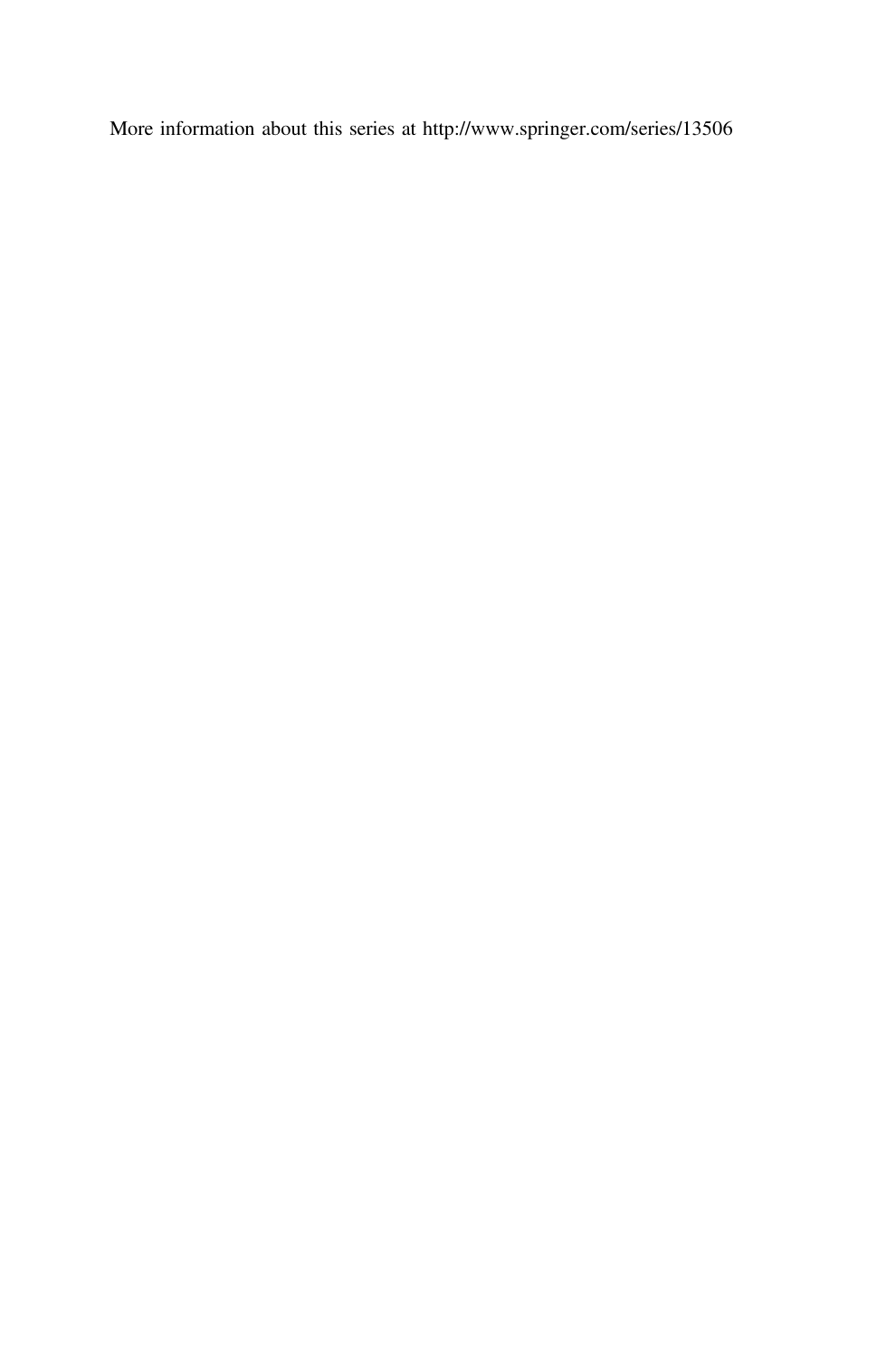Youtong Fang • Yuehong (Helen) Zhang **Editors** 

# China's High-Speed Rail Technology

An International Perspective



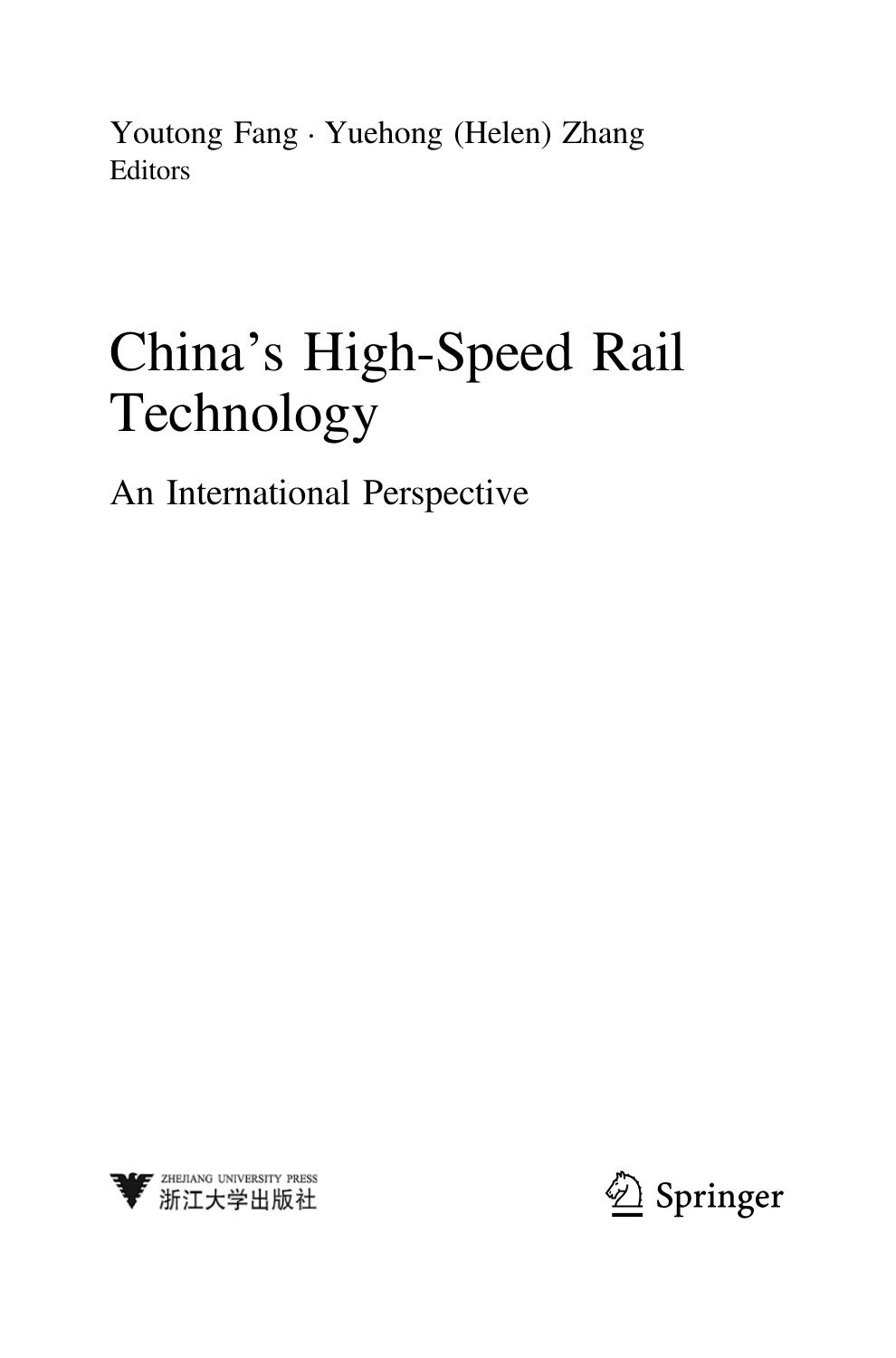**Editors** Youtong Fang Zhejiang University Hangzhou China

Yuehong (Helen) Zhang Zhejiang University Hangzhou China

ISSN 2363-5010 ISSN 2363-5029 (electronic) Advances in High-speed Rail Technology<br>ISBN 978-981-10-5609-3 ISBN ISBN 978-981-10-5610-9 (eBook) https://doi.org/10.1007/978-981-10-5610-9

Jointly published with Zhejiang University Press, Hangzhou

The print edition is not for sale in China Mainland. Customers from the China Mainland please order the print book from: Zhejiang University Press.

Library of Congress Control Number: 2017946043

© Zhejiang University Press, Hangzhou and Springer Nature Singapore Pte Ltd. 2018

This work is subject to copyright. All rights are reserved by the Publishers, whether the whole or part of the material is concerned, specifically the rights of translation, reprinting, reuse of illustrations, recitation, broadcasting, reproduction on microfilms or in any other physical way, and transmission or information storage and retrieval, electronic adaptation, computer software, or by similar or dissimilar methodology now known or hereafter developed.

The use of general descriptive names, registered names, trademarks, service marks, etc. in this publication does not imply, even in the absence of a specific statement, that such names are exempt from the relevant protective laws and regulations and therefore free for general use.

The publishers, the authors and the editors are safe to assume that the advice and information in this book are believed to be true and accurate at the date of publication. Neither the publishers nor the authors or the editors give a warranty, express or implied, with respect to the material contained herein or for any errors or omissions that may have been made. The publishers remains neutral with regard to jurisdictional claims in published maps and institutional affiliations.

Printed on acid-free paper

This Springer imprint is published by Springer Nature The registered company is Springer Nature Singapore Pte Ltd. The registered company address is: 152 Beach Road, #21-01/04 Gateway East, Singapore 189721, Singapore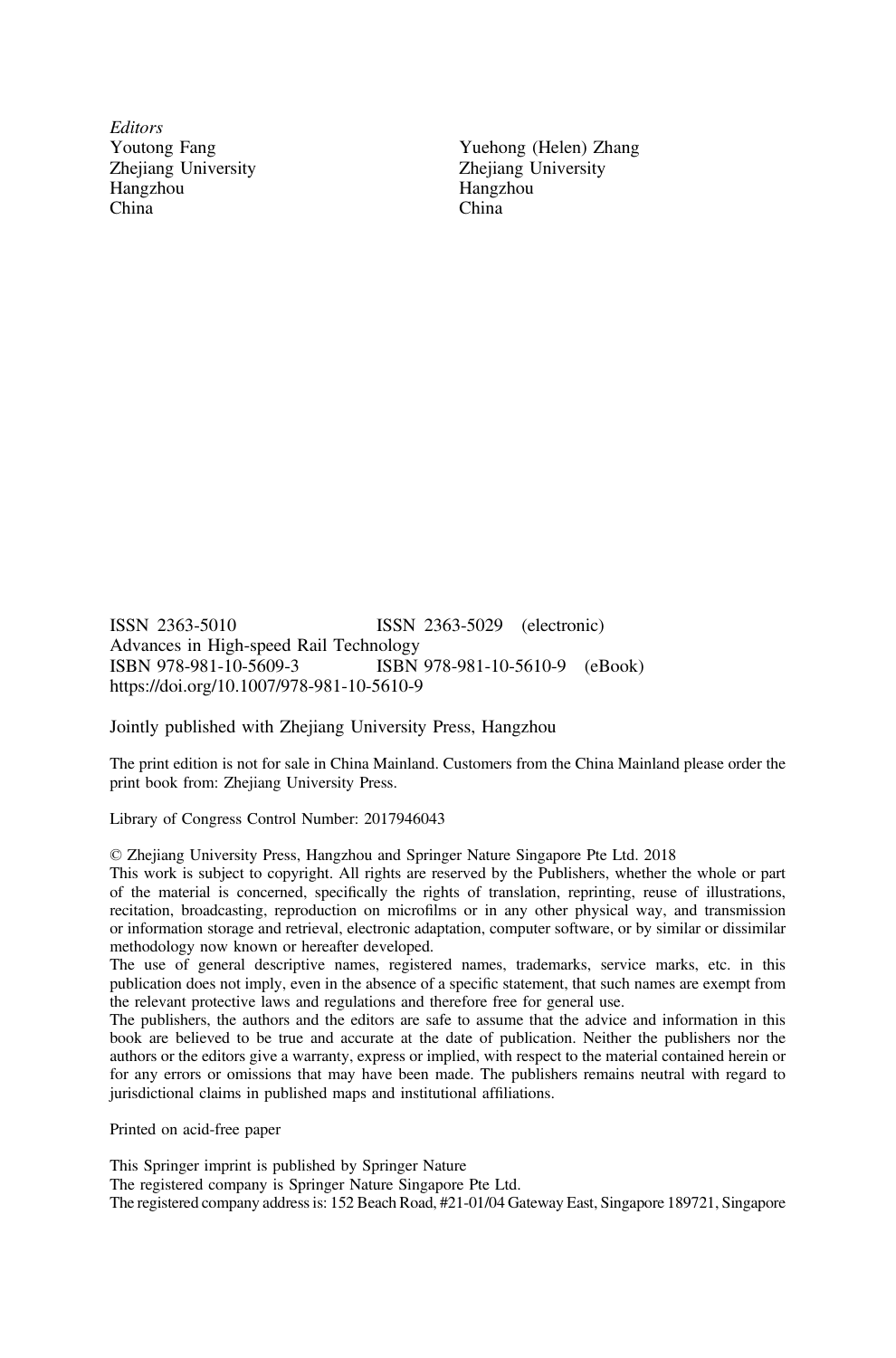#### Foreword

The steam locomotive was first developed by Richard Trevithick in 1804, but several significant advances were made before its use on the Stockton and Darlington Railway in 1825, closely followed by the first true intercity railway in the world, between Liverpool and Manchester in 1830. George Stephenson and his son Robert were intimately associated with these early railways, so perhaps unsurprisingly, but not quite accurately, George Stephenson is known worldwide as the father of the railways. The railway rapidly became the most important mass transportation system because of its convenience, speed, efficiency, and considerable economic advantage over other existing but much slower modes. Although many improvements took place in the succeeding century, by the early 1960s, the railway generally was in decline in competition with, principally, the automobile. But in 1964, the opening of Japanese Tokaido Shinkansen marked the entry into the world of high-speed rail operating at high capacity and the rebirth of the railway. Modern high-speed rail technology assembles the world's advanced techniques in material science, control science, advanced manufacturing, electrical science and computing, which has made a big difference in safety, comfort, and speed compared with traditional railway technology, and has significantly changed people's travel habits and view of space and time.

The introduction of the railway to China was slow and tentative. A merchant called Durand from Britain built the 500 m of track in Beijing in 1865 as a demonstration. However, it was soon demolished by the Qing government as it was said to "have scared the dragon" and was not good for *Fengshui*. After several other abortive attempts, the first railway between Beijing and Jingzhang, about 200 km, was opened in 1909. However, even a century later in the early 2000s, there was still great gap between China and other developed countries in terms of per capita railway mileage and overall technical level of railways. Although a high share of goods and many people were transported by rail, capacity was a major constraint. For example, at times such as the Spring Festival, the railway supply can hardly match the enormous demand. To solve the problems, Chinese enterprises have set out to introduce high-speed rail technology from Japan, Germany, France, and Canada under the organization of the Ministry of Railways since 2004. And on the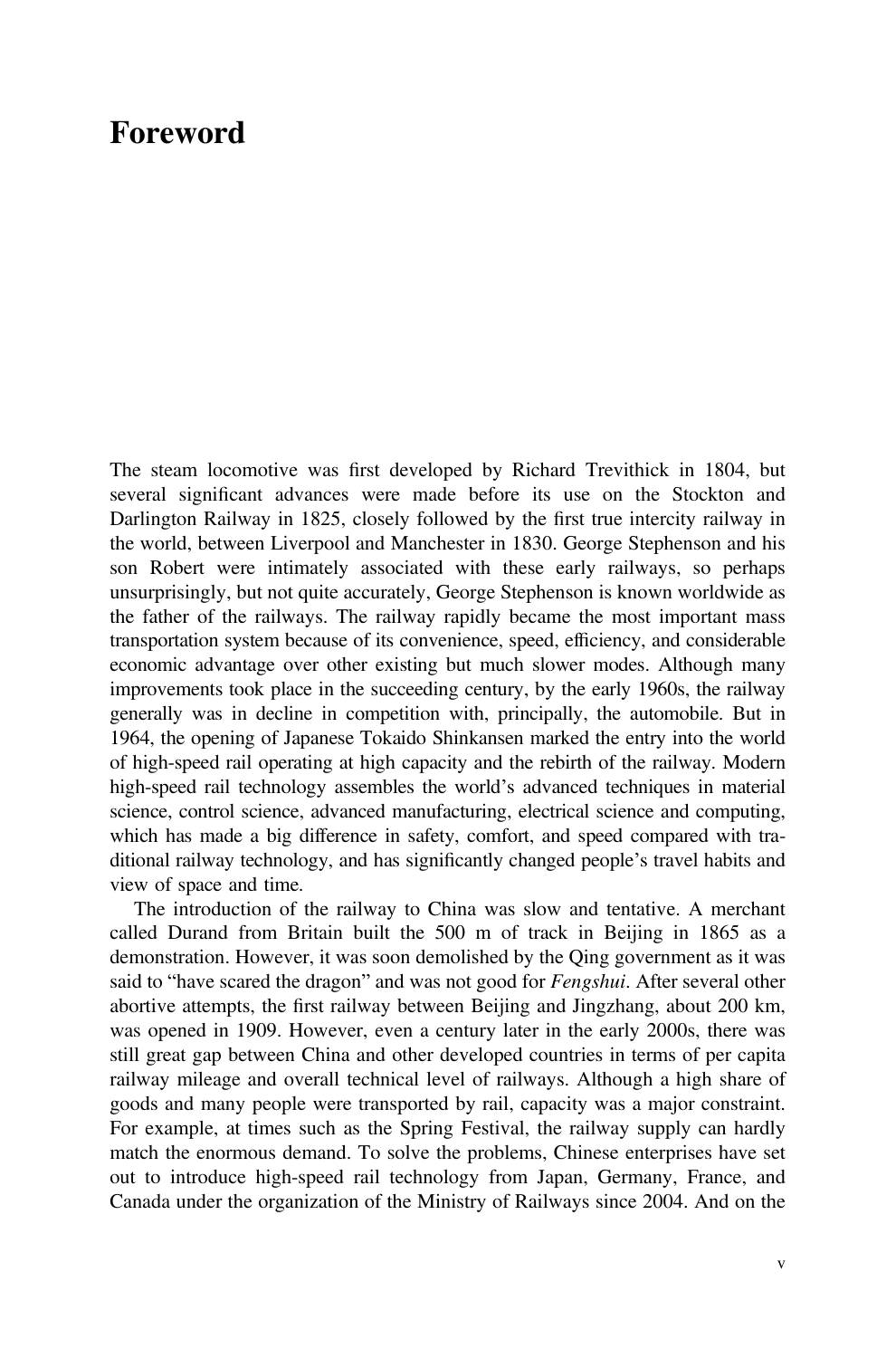basis of that, they have developed their own high-speed rail system of research, design, manufacture, construction, operation, and maintenance. In 2008, the Beijing-Tianjin intercity line opened. After that, Wuhan-Guangzhou, Beijing-Shanghai, and some other 350 km/h high-speed railway opened successively. Nowadays, both the scale and the speed indicators of China's high-speed rail have reached an advanced level in world. The new high-speed line length of 20,000 km now exceeds the total length of high-speed line in the rest of the world combined and is due to top 38,000 km by 2025. In total, China now has the second largest railway network in the world and the railway is firmly in place as the preferred mode of transport over longer distances in China. The achievements of the last 20 years or so have been phenomenal and deserve to be understood and appreciated by wide audiences throughout the world. It is my hope that this book will go some way to achieving this.

Professor Youtong Fang is an expert in the field of railway traction power, as well as my old friend in this industry. The permanent magnet traction motor he designed for the 350 km/h high-speed railway has been adopted, and the energy-saving effect is remarkable according to the test results of the line. At the same time, Prof. Fang participated in the organization of China's high-speed rail technology innovation. In 2010, Helen Zhang, the Chief Editor of Journal of Zhejiang University-SCIENCE A: Applied Physics & Engineering (JZUS-A), who has been concerned about the progress of high-speed rail technology in China, invited Prof. Fang as a guest editor, soliciting the first special issue about Chinese high-speed rail. Right during this period, the Yongwentai railway accident occurred on July 23, 2011, which caused various international comments about the high-speed rail technology of China. In December of the same year, under Prof. Fang' s organization, JZUS-A published the first special issue in English on China's high-speed railway technology, followed by another three special issues on high-speed rail of China, which aroused considerable interest throughout the world.

In 2014, Prof. Fang invited me to visit the China CSR, Qingdao Sifang, China Tonghao Group, Zhejiang University, and Beijing Jiaotong University. Also, we took the high-speed train from Hangzhou to Beijing. By sharing viewpoints with Chinese scholars, and from my perspective of studying railway for many years, I wrote an article called "Background of recent developments of passenger railways in China, the UK and other European countries," in which I commented that the high-speed train system has tremendous advantages in increasing the efficiency and convenience of transport without adding to carbon generation. It consists of a brief introduction to the history and comparisons of railways in the UK and China, a description of rail speedup in the last few decades in the UK, and notes of current high-speed trains. Similar brief details are given of high-speed train in Europe. Brief mention is made of comparative railway safety. The development of high-speed rail in China is discussed, and the UK high-speed development plan is briefly introduced. Later during Prof. Fang's visit to Britain, he talked to me about his plan, to publish a book which is a compilation of recent studies on high-speed rail technology in China from an international perspective, after getting the permission from JZUS-A and authors. And the book will contribute to the international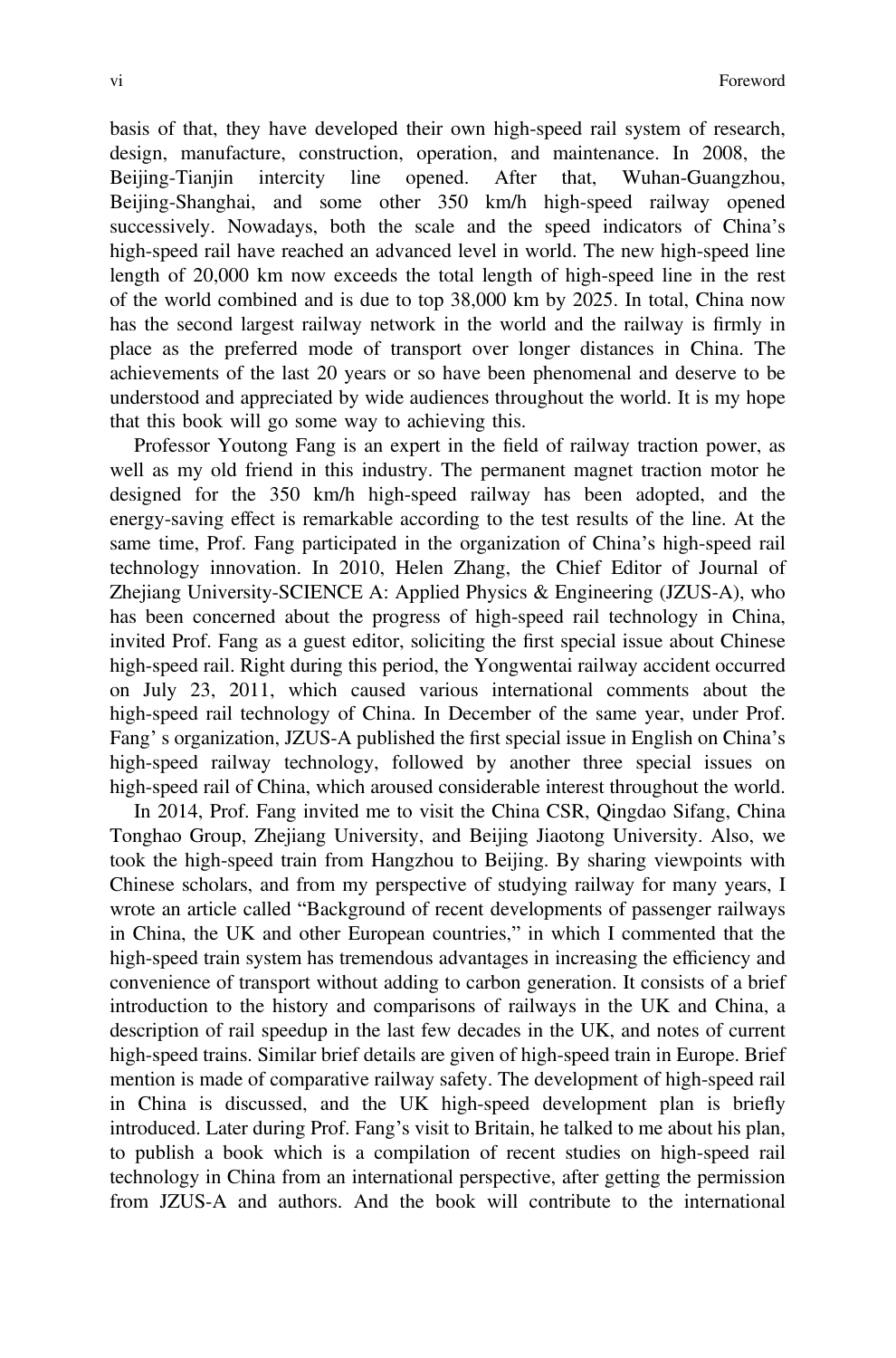counterparts. He asked if I would like to write the preface for the book, and I readily agreed.

This book involves not only a comparison of railway development in China and abroad, such as Europe, the UK, and Japan, but also the strategic thinking of the development of high-speed rail of China. Furthermore, this book introduces the research on the some key technologies, covering various aspects of infrastructure, vehicles, signals, materials, dynamics, traction power supply, transportation organization, and so on. Although it cannot cover everything, this book gives an introduction of the research and technical work of Chinese scholars, which is very helpful for foreign scholars and industry to understand the new technology of Chinese high-speed rail. I hope that the publication of this book is able to attract more foreign scholars to participate in China's high-speed rail innovation, especially at the moment when China's high-speed rail is moving toward international prominence. Furthermore, I hope that it will serve to spread knowledge of China's recent remarkable railway progress and achievements.

Imperial College London January 2017

Roderick A. Smith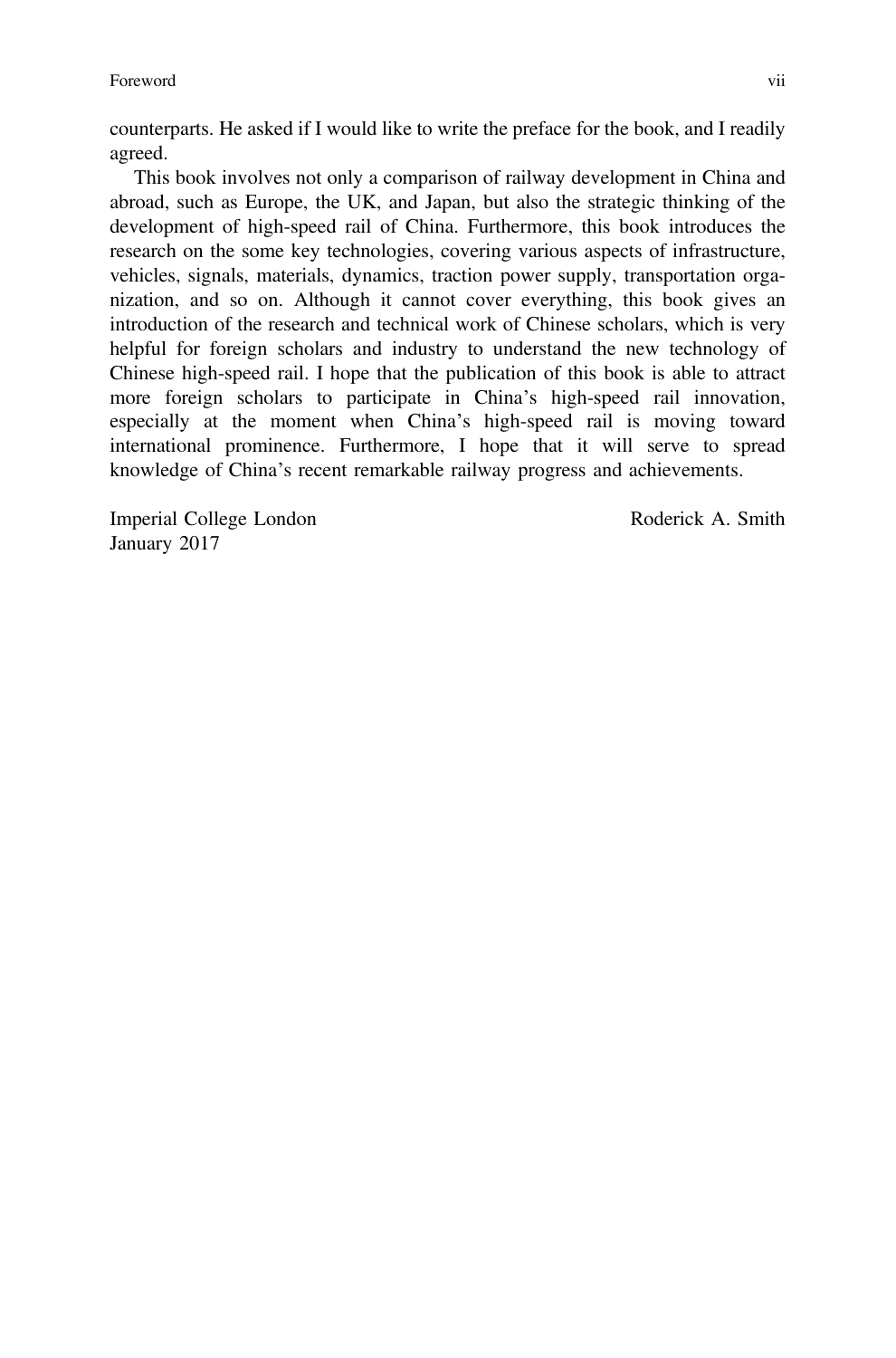### Preface

In 1865, the British merchant Durand constructed China's first railway in Beijing, starting the research on railway technology in China. In 2002, the "China Star" high-speed train achieved a top speed of 321 km/h in a test run. In just a few years, research in this field is on a fast track and parallel study in the most developed countries. A new era started in 2008, as symbolized by the first commercial high-speed railway from Beijing to Tianjing. In about seven years, 19,000 km of high-speed railway has been built in China, longer than the total length in the rest of the world, demonstrating top-rank capability in both research and manufacturing. There is no doubt that this advanced high-speed rail technology could not have been achieved without the research of the overseas pioneers. At the same time, what China now does in high-speed rail promotes development throughout the world. In other words, academic exchange of high-speed rail technology between China and other countries is of great importance to both China and the rest of the world.

In 2010, Mrs. Helen Zhang, Chief Editor of Journal of Zhejiang University-SCIENCE A: Applied Physics & Engineering (JZUS-A), invited Prof. Youtong Fang, Director of the High-Speed Railway Research Center in Zhejiang University, to be the guest editor in chief for the first special issue of JZUS-A to summarize cutting-edge high-speed railway technology in China. Up to now, three special issues have been published on this topic, and these have aroused worldwide interest.

Study of the high-speed train itself is at the core of this research, and recent research in China has focused on the theory and practice of wheel–rail, fluid– structure, and bow–net interactions. Wei-hua Zhang, Xue-song Jin et al. developed high-speed rail wheel–rail dynamics, Yun-min Chen, Xue-cheng Bian et al. carried out systematic study on subgrade settlement, Xue-ming Shao, Yao Zheng et al. developed the computational fluid mechanics method for the high-speed train, Weihua Zhang et al. analyzed the dynamic performance of the bow–net system, Liang Meng et al. developed the catenary contact wire with higher strength and higher conductivity, Limin Jia, Qinfen Lu, Xiaoyan Huang, Ping Tan, Gang Chen et al. did excellent research on transportation organization, traction power, communication signals, and train intellectualization. The international perspective is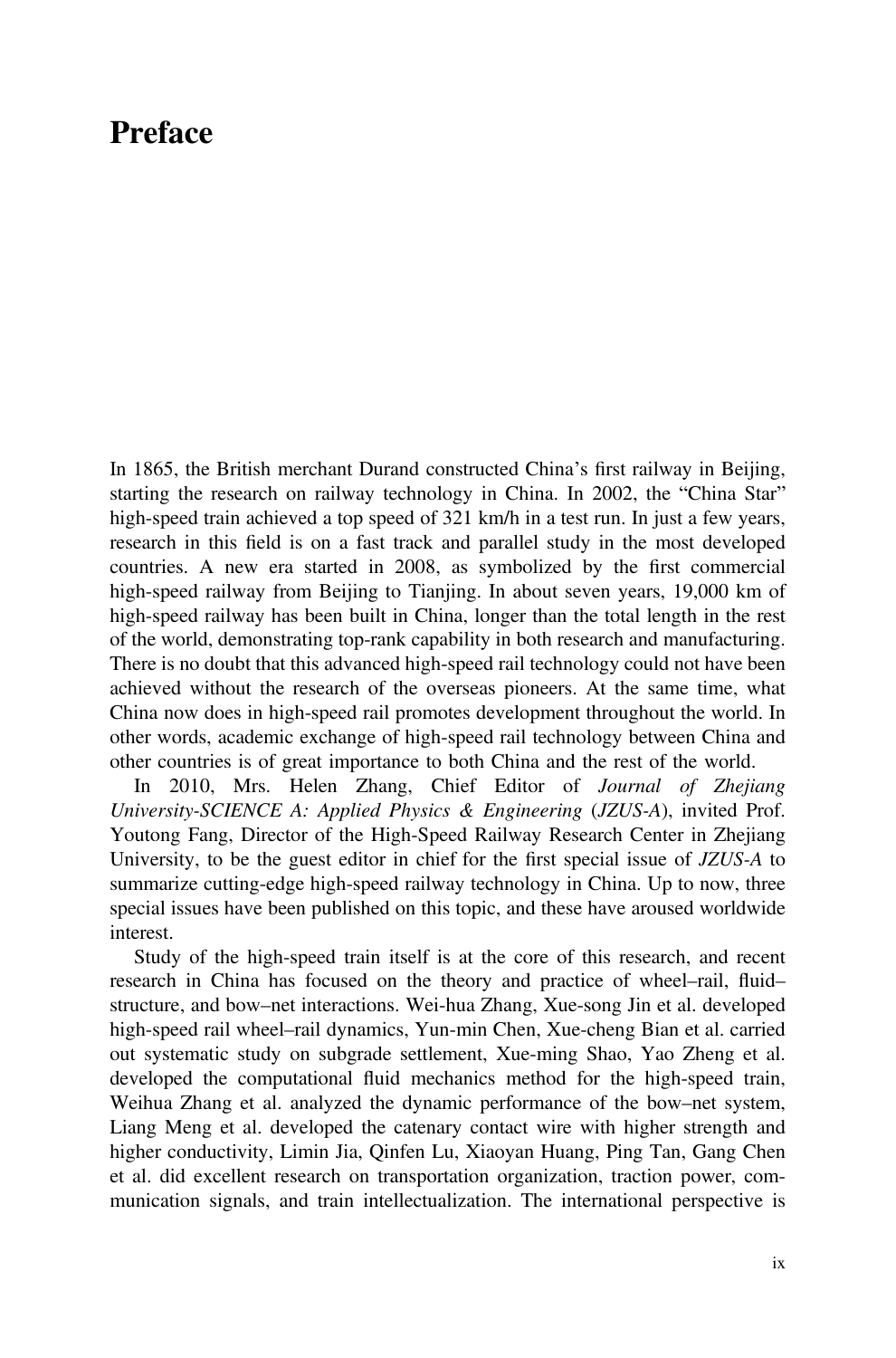also highlighted by the comprehensive review on the development of the China high-speed railway by Prof. Roderick A. Smith, the former Chief Scientific Advisor to Department of Transport, Fellow of the Royal Academy of Engineering, and Satoru Sone, Professor of Tokyo University, and Associate Director of the Japan Railway Technology Association.

The three special issues summarized not only in-depth research, but also the development route, especially charting the course of innovation that China has followed in high-speed rail technology. If we could collect all this work in one book, it would allow our international counterparts to better understand the research of Chinese scholars, and further promote the academic exchange of ideas and development. To this end, all the papers come from JZUS-A, and were reprinted in this book with permission from JZUS-A and Springer, as well as all authors.

I would like to thank the copy editors of the book, Ms. Hanfeng Lin and Ms. Xinxin Zhang. This book could not have been published without their hard work. I am also really grateful to every author—this book is a product of your intelligence and work. I also need to thank Prof. Roderick A. Smith for writing the foreword.

Finally, the publication of the book has also benefited from the support of the Natural Science Foundation of China (51637009, U1434202, 51477149, 51577166, 51507152), the "One belt one road" development open research alliance of science and technology, and the China Academy of West Region Development.

January 2017

Qiushi Garden Youtong Fang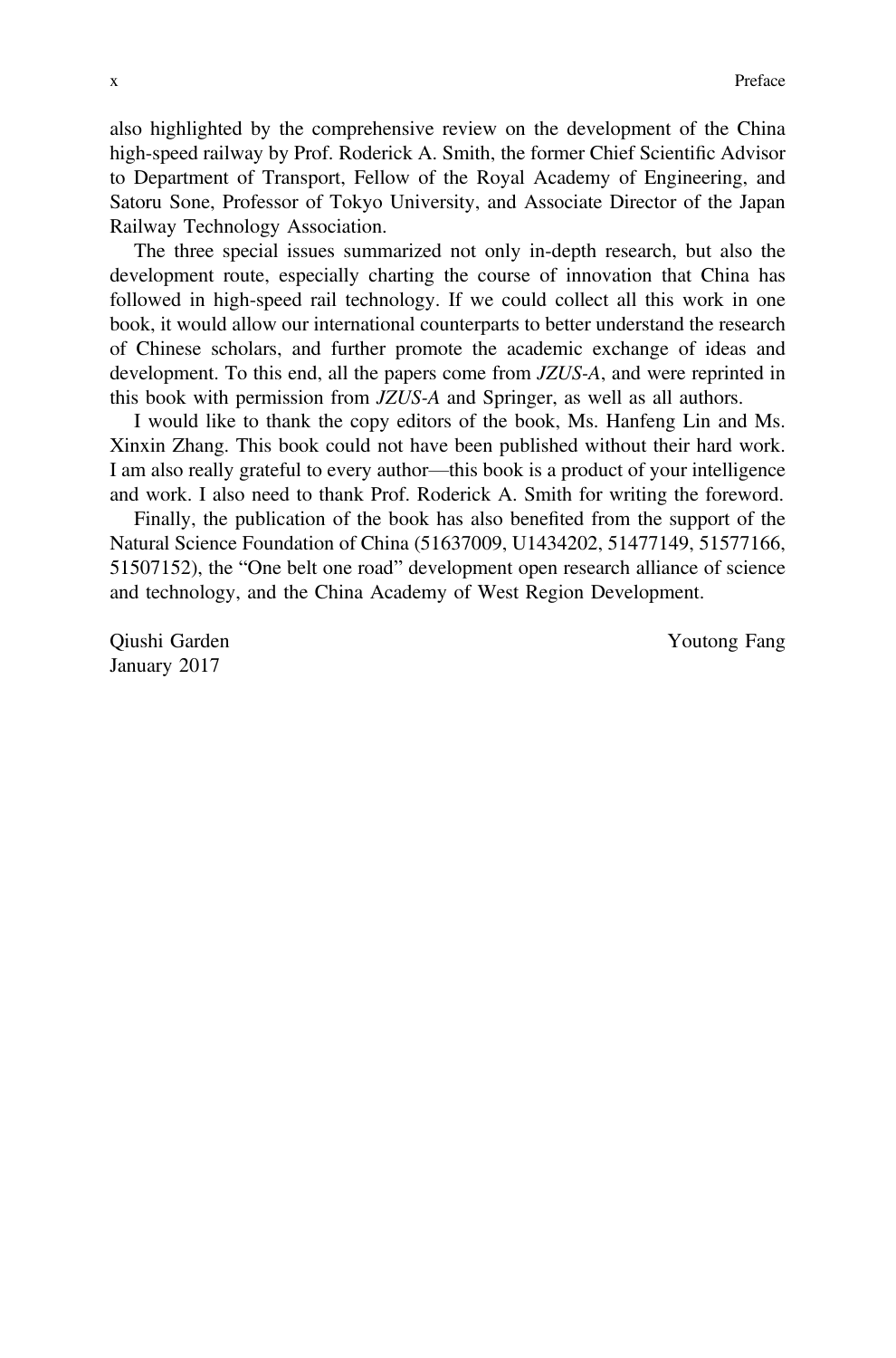# **Contents**

| Part I Overview of High-Speed Rail Technology Around the World                                                                                                             |     |
|----------------------------------------------------------------------------------------------------------------------------------------------------------------------------|-----|
| Sustainability Development Strategy of China's High-Speed Rail<br>Ping Tan, Ji-en Ma, Jing Zhou and You-tong Fang                                                          | 3   |
| Key Problems Faced in High-Speed Train Operation<br>Xue-song Jin                                                                                                           | 27  |
| Background of Recent Developments of Passenger Railways in China,<br>the UK and Other European Countries<br>Roderick A. Smith and Jing Zhou                                | 47  |
| Comparison of the Technologies of the Japanese Shinkansen and<br>Satoru Sone                                                                                               | 67  |
| Part II Aerodynamics of High-Speed Rail                                                                                                                                    |     |
| Unsteady Simulation for a High-Speed Train Entering a Tunnel<br>Xin-hua Li, Jian Deng, Da-wei Chen, Fang-fang Xie and Yao Zheng                                            | 91  |
| Aerodynamic Modeling and Stability Analysis of a High-Speed Train<br>Under Strong Rain and Crosswind Conditions<br>Xue-ming Shao, Jun Wan, Da-wei Chen and Hong-bing Xiong | 105 |
| <b>Numerical Study on the Aerodynamic Performance and Safe Running</b><br>Hong-bing Xiong, Wen-guang Yu, Da-wei Chen and Xue-ming Shao                                     | 119 |
| Influence of Aerodynamic Braking on the Pressure Wave of a<br>Meng-ling Wu, Yang-yong Zhu, Chun Tian and Wei-wei Fei                                                       | 133 |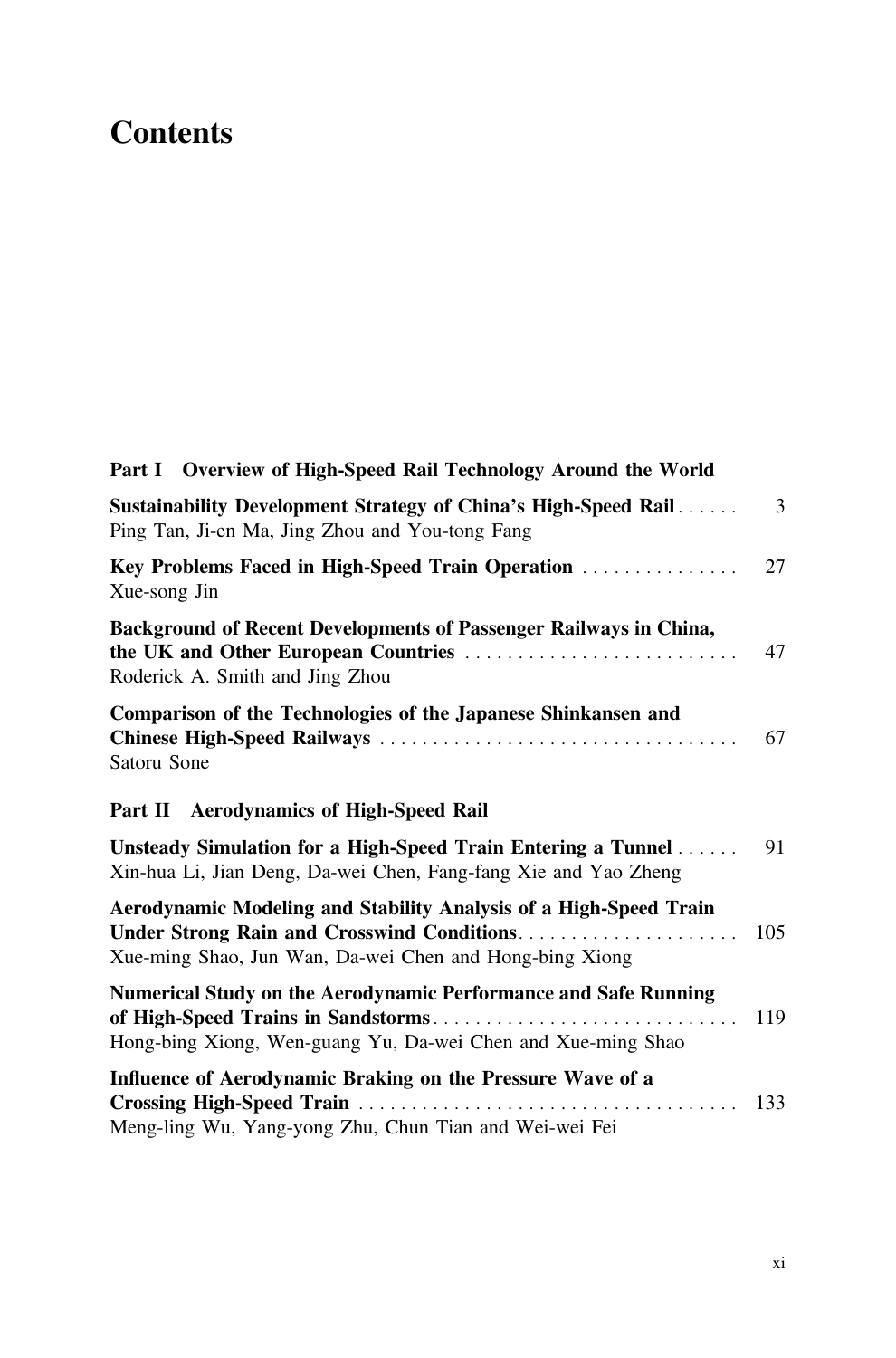| $\cdot$ .<br><b>X11</b> | Contents |
|-------------------------|----------|
|                         | .        |

| A Numerical Approach to the Interaction Between Airflow and a<br>High-Speed Train Subjected to Crosswind                                                                                                                | 143 |
|-------------------------------------------------------------------------------------------------------------------------------------------------------------------------------------------------------------------------|-----|
| Tian Li, Ji-ye Zhang and Wei-hua Zhang                                                                                                                                                                                  |     |
| Multi-objective Optimization Design Method of the High-Speed Train                                                                                                                                                      | 165 |
| Meng-ge Yu, Ji-ye Zhang and Wei-hua Zhang<br>Study on the Safety of Operating High-Speed Railway Vehicles<br>Subjected to Crosswinds<br>$\ldots$<br>Xin-biao Xiao, Liang Ling, Jia-yang Xiong, Li Zhou and Xue-song Jin | 183 |
| Part III High-Speed Rail Infrastructure and Material Innovations                                                                                                                                                        |     |
| A 2.5D Finite Element Approach for Predicting Ground Vibrations<br>Xue-cheng Bian, Chang Chao, Wan-feng Jin and Yun-min Chen                                                                                            | 213 |
| <b>Smart Elasto-Magneto-Electric (EME) Sensors for Stress Monitoring</b><br>of Steel Structures in Railway Infrastructures<br>Yuan-feng Duan, Ru Zhang, Yang Zhao, Siu-wing Or, Ke-qing Fan<br>and Zhi-feng Tang        | 231 |
| Recent Research on the Track-Subgrade of High-Speed Railways<br>Ren-peng Chen, Jin-miao Chen and Han-lin Wang                                                                                                           | 243 |
| Microstructure and Properties of Cold Drawing Cu-2.5% Fe-0.2% Cr<br>Guo-huan Bao, Yi Chen, Ji-en Ma, You-tong Fang, Liang Meng,<br>Shu-min Zhao, Xin Wang and Jia-bin Liu                                               | 251 |
| Microstructure and Hardness of Cu-12% Fe Composite at Different                                                                                                                                                         |     |
| Xiao-pei Lu, Da-wei Yao, Yi Chen, Li-tian Wang, An-ping Dong,<br>Liang Meng and Jia-bin Liu                                                                                                                             | 263 |
| High-Speed Rail Wheel/Rail Dynamics<br>Part IV                                                                                                                                                                          |     |
| Modeling of High-Speed Wheel-Rail Rolling Contact on a Corrugated<br>Xin Zhao, Ze-feng Wen, Heng-yu Wang, Xue-song Jin and Min-hao Zhu                                                                                  | 279 |
| A 3D Model for Coupling Dynamics Analysis of High-Speed Train/<br>Liang Ling, Xin-biao Xiao, Jia-yang Xiong, Li Zhou, Ze-feng Wen                                                                                       | 309 |
| and Xue-song Jin                                                                                                                                                                                                        |     |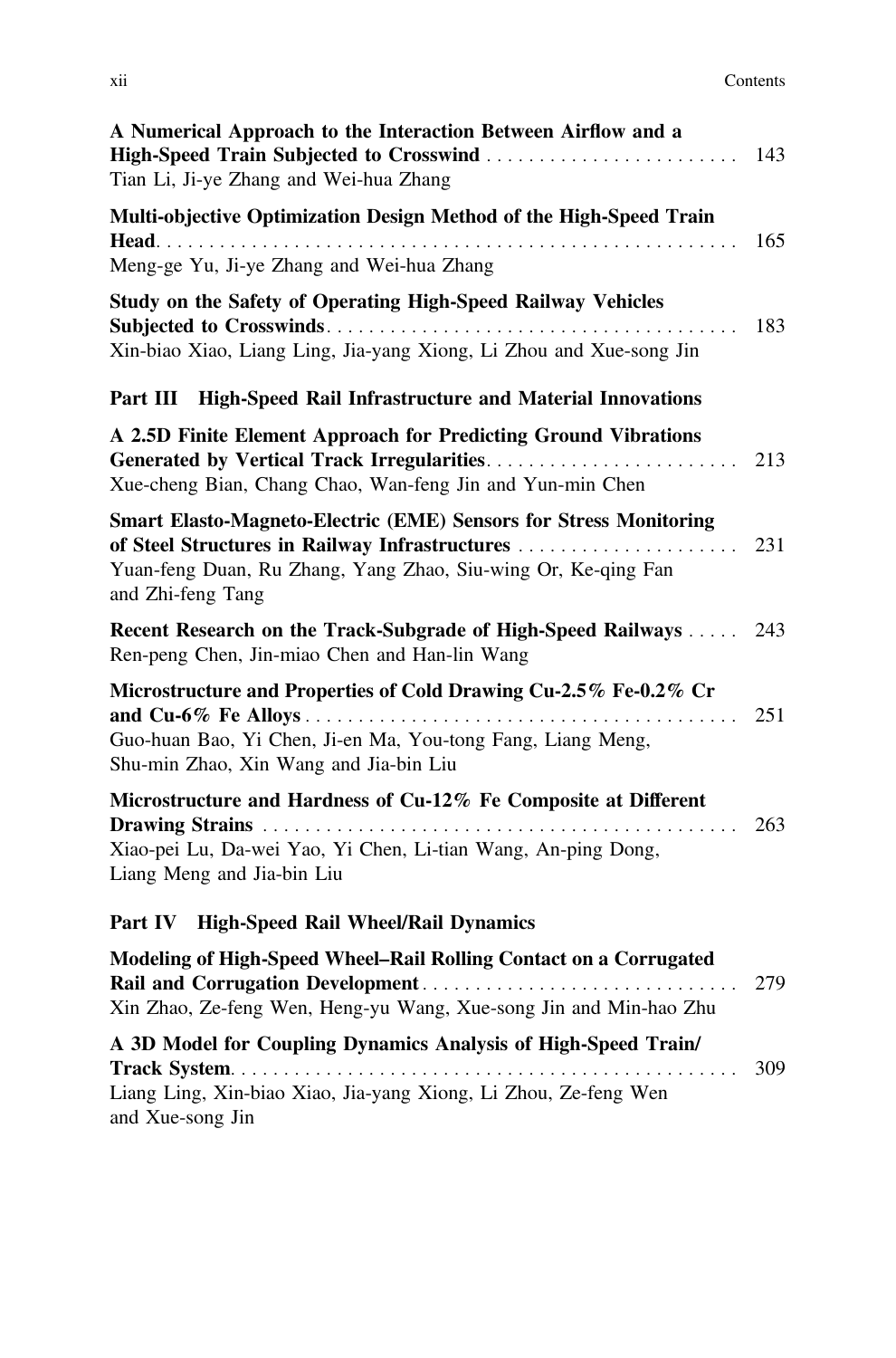| Effect of the First Two Wheelset Bending Modes on Wheel-Rail<br>Shuo-qiao Zhong, Jia-yang Xiong, Xin-biao Xiao, Ze-feng Wen<br>and Xue-song Jin                                                     | 341 |
|-----------------------------------------------------------------------------------------------------------------------------------------------------------------------------------------------------|-----|
| <b>Influence of Wheel Polygonal Wear on Interior Noise of High-Speed</b><br>Jie Zhang, Guang-xu Han, Xin-biao Xiao, Rui-qian Wang, Yue Zhao<br>and Xue-song Jin                                     | 373 |
| Investigation into External Noise of a High-Speed Train at Different<br>Bin He, Xin-biao Xiao, Qiang Zhou, Zhi-hui Li and Xue-song Jin                                                              | 403 |
| Effect of Softening of Cement Asphalt Mortar on Vehicle Operation<br>Jian Han, Guo-tang Zhao, Xin-biao Xiao, Ze-feng Wen, Qing-hua Guan<br>and Xue-song Jin                                         | 427 |
| <b>Advances in Traction Power Supply and Transportation</b><br>Part V<br><b>Organization Technologies</b>                                                                                           |     |
| A Two-Layer Optimization Model for High-Speed Railway Line<br>Li Wang, Li-min Jia, Yong Qin, Jie Xu and Wen-ting Mo                                                                                 | 447 |
| Dynamic Performance of a Pantograph-Catenary System with the<br><b>Consideration of the Appearance Characteristics of</b><br>Contact Surfaces<br>Ning Zhou, Wei-hua Zhang and Rui-ping Li           | 467 |
| Design and Reliability, Availability, Maintainability, and Safety<br>Analysis of a High Availability Quadruple Vital Computer System<br>Ping Tan, Wei-ting He, Jia Lin, Hong-ming Zhao and Jian Chu | 481 |
| Design and Analysis of the Hybrid Excitation Rail Eddy Brake System<br>Ji-en Ma, Bin Zhang, Xiao-yan Huang, You-tong Fang and Wen-ping Cao                                                          | 497 |
| <b>Simulation Software for CRH2 and CRH3 Traction Driver Systems</b><br>Based on SIMULINK and VC<br>Qin-fen Lu, Bin Wang, Xiao-yan Huang, Ji-en Ma, You-tong Fang, Jin Yu<br>and Wen-ping Cao       | 515 |
| Electromagnetic Environment Around a High-Speed Railway Using<br>Yong-jian Zhi, Bin Zhang, Kai Li, Xiao-yan Huang, You-tong Fang<br>and Wen-ping Cao                                                | 527 |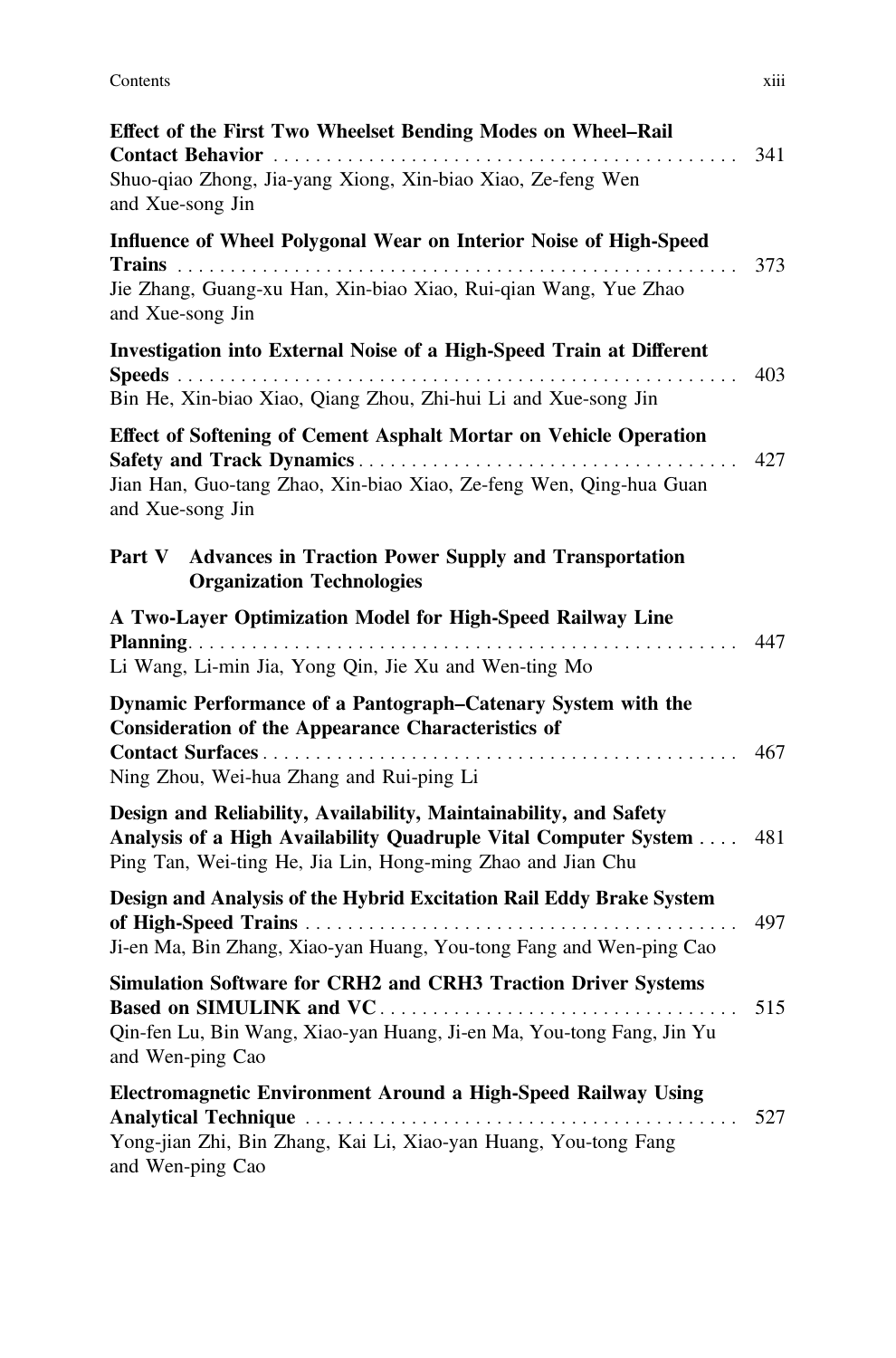| <b>Optimal Condition-Based Maintenance Strategy Under Periodic</b>                                                                         |     |  |
|--------------------------------------------------------------------------------------------------------------------------------------------|-----|--|
| <b>Inspections for Traction Motor Insulations</b><br>Jian Zhang, Ji-en Ma, Xiao-yan Huang, You-tong Fang and He Zhang                      | 541 |  |
| A Combined Simulation of High-Speed Train Permanent Magnet<br><b>Traction System Using Dynamic Reluctance Mesh Model and</b>               |     |  |
| Xiao-yan Huang, Jian-cheng Zhang, Chuan-ming Sun, Zhang-wen Huang,<br>Qin-fen Lu, You-tong Fang and Li Yao                                 |     |  |
| 3D Thermal Analysis of a Permanent Magnet Motor with Cooling<br>Zheng Tan, Xue-guan Song, Bing Ji, Zheng Liu, Ji-en Ma<br>and Wen-ping Cao |     |  |
|                                                                                                                                            |     |  |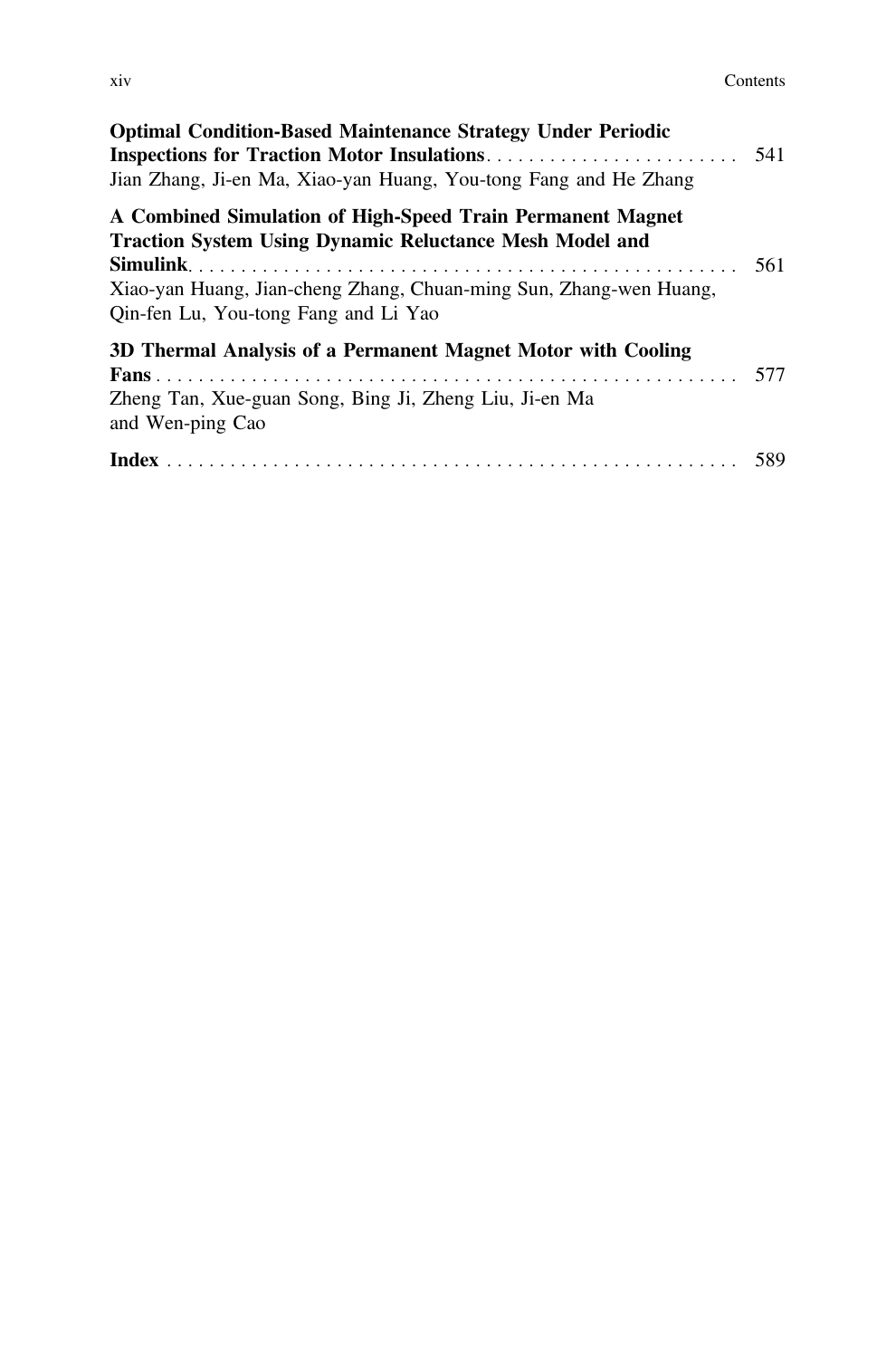## Editors and Contributors

#### About the Editors



Youtong Fang is a Professor at Zhejiang University. He is Chairman of the High-Speed Rail Research Center in Zhejiang University, Deputy Director of the National Intelligent Train Research Center, on the committee of the China High-Speed Rail Innovation Plan, and expert of the National 863 Program (China High Technology Development Program) in modern transportation and advanced carrying technology. He is also director of three projects of the National Natural Science Foundation of China (NSFC) and more than ten National 863 projects and Technology Support Programs. Recent work has been on electrical machines and drives. His research interests include permanent magnet (PM) machines and drives for traction applications.



**Yuehong (Helen) Zhang** is Chief Editor of the *Journal of* Zhejiang University-SCIENCE A (Applied Physics and Engineering). Since 2010, under her planning, JZUS-A has published three special issues on China's High-Speed Railway Technology. She is also a Board Member of PILA/CrossRef (2014–2017), a Council Member of ALPSP (2011–2016), and Vice President of the Society of China University Journals. She has often been invited to give speeches at international publishing seminars, including the 4th World Conference on Research Integrity (www.wcri2015.org). She received a research grant from the Committee on Publication Ethics (COPE) in 2011 and has published many papers in international journals, including several short papers in Nature. In 2016, she published two books: Against Plagiarism: A Guide for Editors and Authors, published by Springer, and Chinese Cultural Kaleidoscope, published by Zhejiang University Press.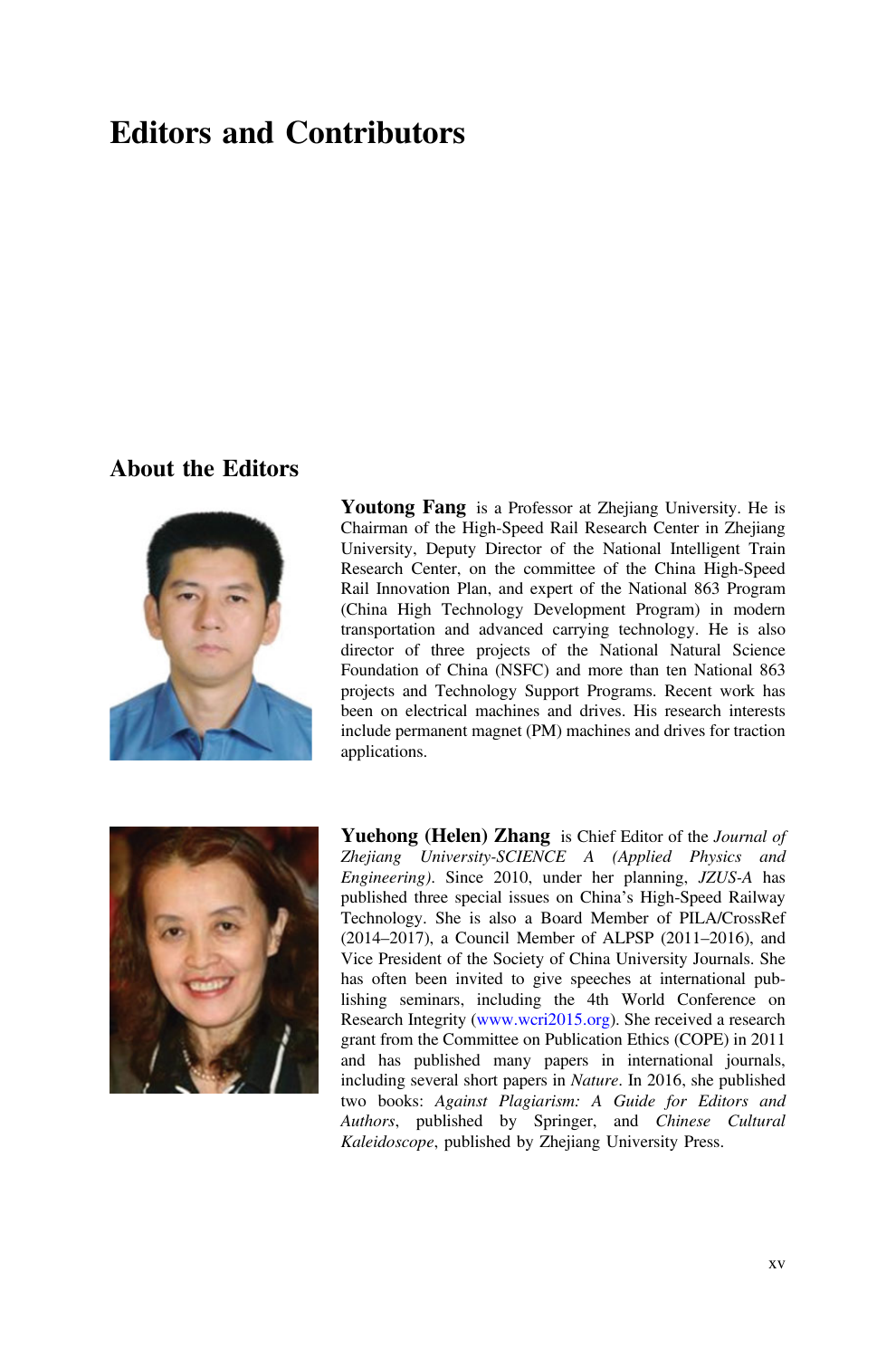#### **Contributors**

Guo-huan Bao Department of Materials Science and Engineering, Zhejiang University, Hangzhou, China

Xue-cheng Bian Department of Civil Engineering, MOE Key Laboratory of Soft Soils and Geoenvironmental Engineering, Zhejiang University, Hangzhou, China

Wen-ping Cao Newcastle University, Newcastle upon Type, UK

Chang Chao Department of Civil Engineering, MOE Key Laboratory of Soft Soils and Geoenvironmental Engineering, Zhejiang University, Hangzhou, China

Da-wei Chen National Engineering Laboratory for System Integration of High-Speed Train (South), CSR Qingdao Sifang Co., Ltd, Qingdao, China

Jin-miao Chen Department of Civil Engineering, Zhejiang University, Hangzhou, China

Ren-peng Chen Department of Civil Engineering, Zhejiang University, Hangzhou, China

Yi Chen Department of Materials Science and Engineering, Zhejiang University, Hangzhou, China

Yun-min Chen Department of Civil Engineering, MOE Key Laboratory of Soft Soils and Geoenvironmental Engineering, Zhejiang University, Hangzhou, China

Jian Chu State Key Laboratory of Industrial Control Technology & Institute of Cyber-Systems and Control, Zhejiang University, Hangzhou, China

Jian Deng School of Aeronautics and Astronautics, Zhejiang University, Hangzhou, China

An-ping Dong China Railway Construction Electrification Bureau Group Co., Ltd., Beijing, China

Yuan-feng Duan College of Civil Engineering and Architecture, Zhejiang University, Hangzhou, China

Ke-qing Fan School of Information Engineering, Wuyi University, Jiangmen, China

You-tong Fang College of Electrical Engineering, Zhejiang University, Hangzhou, China

Wei-wei Fei Research Institute of Railway & Urban Mass Transit, Tongji University, Shanghai, China

Qing-hua Guan State Key Laboratory of Traction Power, Southwest Jiaotong University, Chengdu, China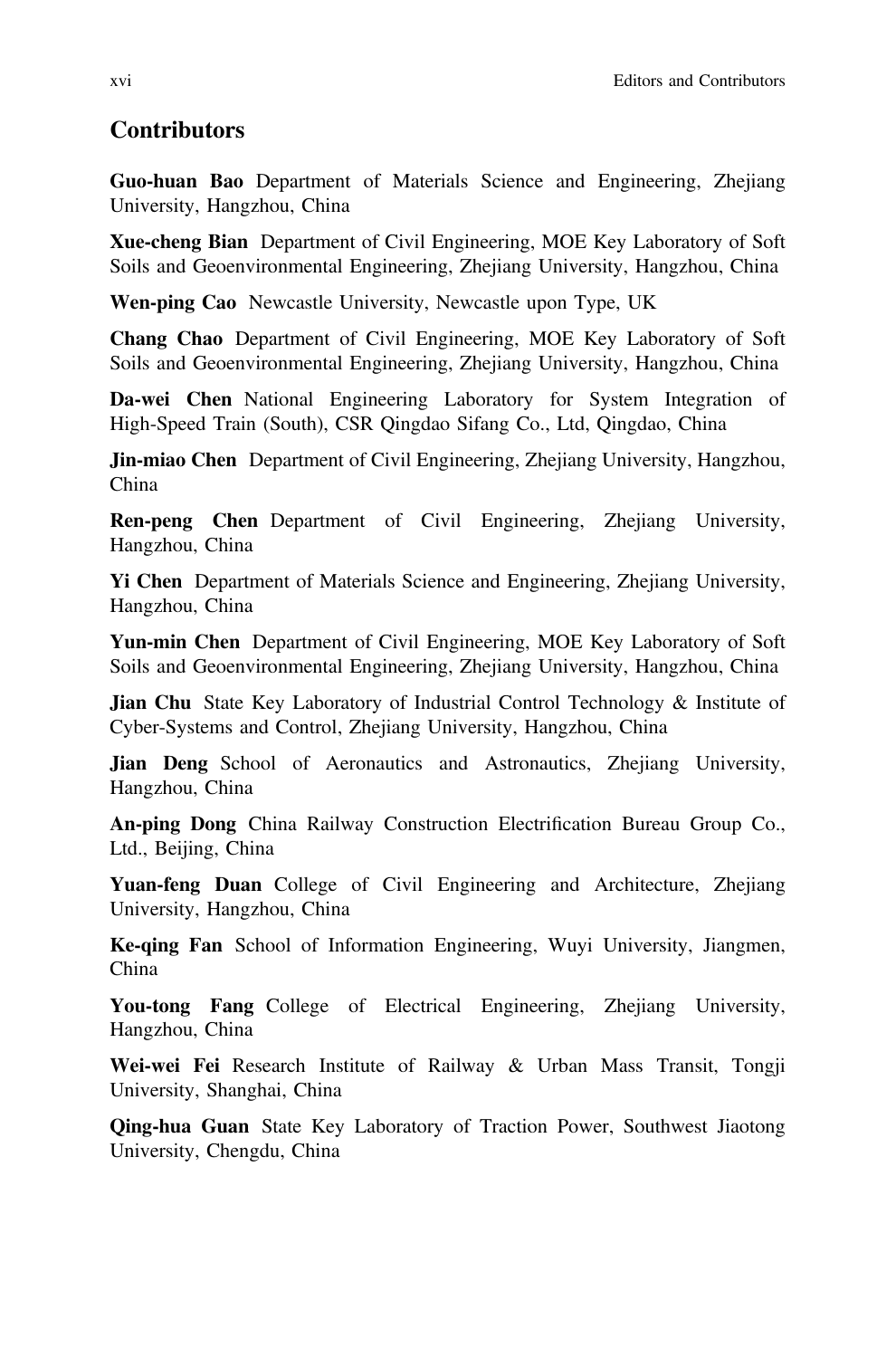Guang-xu Han State Key Laboratory of Traction Power, Southwest Jiaotong University, Chengdu, China

Jian Han State Key Laboratory of Traction Power, Southwest Jiaotong University, Chengdu, China

Bin He State Key Laboratory of Traction Power, Southwest Jiaotong University, Chengdu, China

Wei-ting He State Key Laboratory of Industrial Control Technology & Institute of Cyber-Systems and Control, Zhejiang University, Hangzhou, China

Xiao-yan Huang College of Electrical Engineering, Zhejiang University, Hangzhou, China

Zhang-wen Huang College of Electrical Engineering, Zhejiang University, Hangzhou, China

Bing Ji School of Electrical and Electronic Engineering, Newcastle University, Newcastle upon Tyne, UK

Li-min Jia State Key Laboratory of Rail Traffic Control and Safety, Beijing Jiaotong University, Beijing, China

Wan-feng Jin Department of Civil Engineering, MOE Key Laboratory of Soft Soils and Geoenvironmental Engineering, Zhejiang University, Hangzhou, China

Xue-song Jin State Key Laboratory of Traction Power, Southwest Jiaotong University, Chengdu, China

Kai Li Department of Information Science and Electronic Engineering, Zhejiang University, Hangzhou, China

Rui-ping Li State Key Laboratory of Traction Power, Southwest Jiaotong University, Chengdu, China

Tian Li State Key Laboratory of Traction Power, Southwest Jiaotong University, Chengdu, China

Xin-hua Li School of Aeronautics and Astronautics, Zhejiang University, Hangzhou, China

Zhi-hui Li State Key Laboratory of Traction Power, Southwest Jiaotong University, Chengdu, China

Jia Lin State Key Laboratory of Industrial Control Technology & Institute of Cyber-Systems and Control, Zhejiang University, Hangzhou, China

Liang Ling State Key Laboratory of Traction Power, Southwest Jiaotong University, Chengdu, China

Jia-bin Liu Department of Materials Science and Engineering, Zhejiang University, Hangzhou, China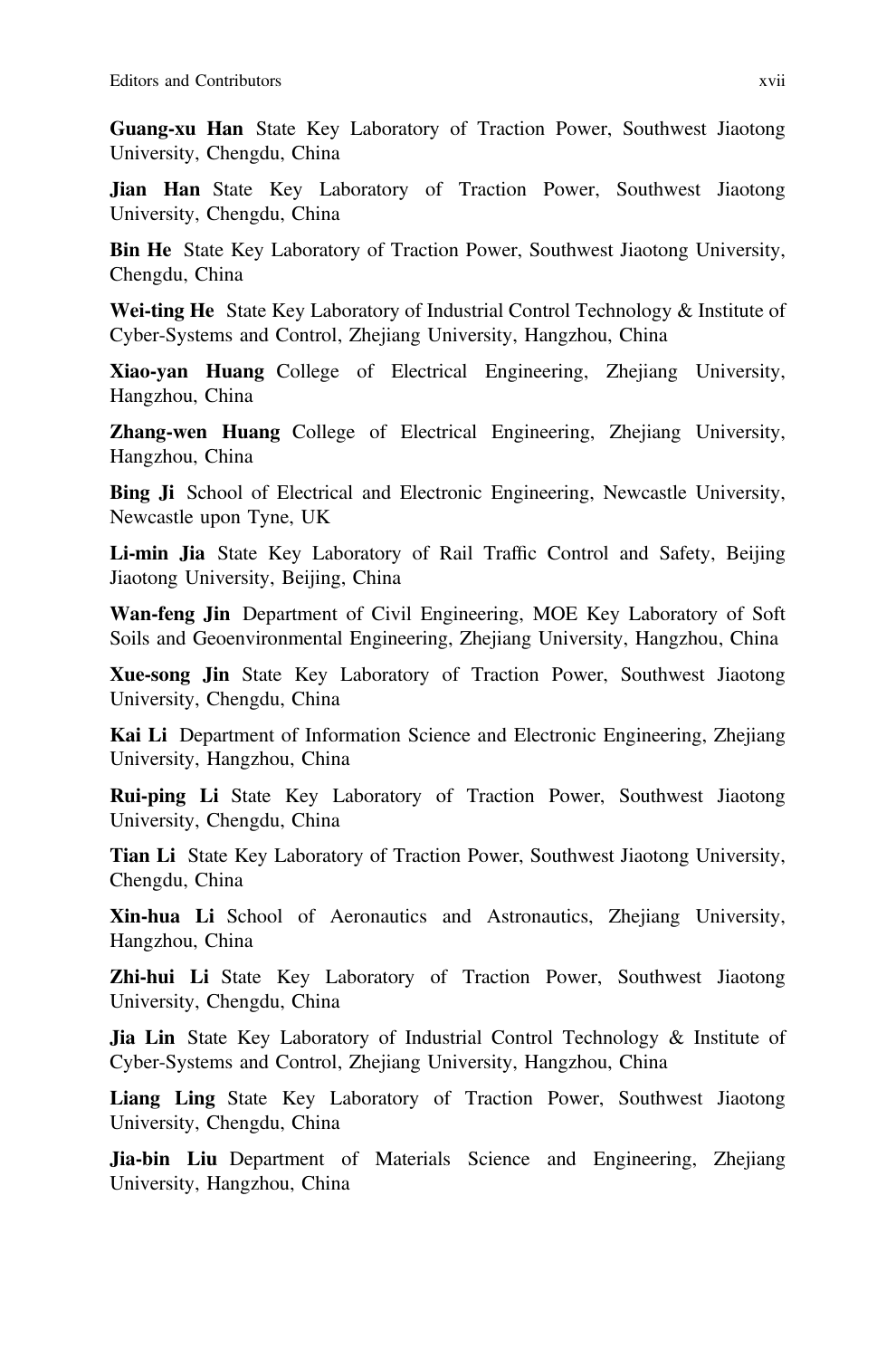Zheng Liu School of Electrical and Electronic Engineering, Newcastle University, Newcastle upon Tyne, UK

Qin-fen Lu College of Electrical Engineering, Zhejiang University, Hangzhou, China

Xiao-pei Lu Department of Materials Science and Engineering, Zhejiang University, Hangzhou, China

Ji-en Ma College of Electrical Engineering, Zhejiang University, Hangzhou, China

Liang Meng Department of Materials Science and Engineering, Zhejiang University, Hangzhou, China

Wen-ting Mo IBM China Research Lab, Beijing, China

Siu-wing Or Department of Electrical Engineering, The Hong Kong Polytechnic University, Hong Kong, China

Yong Qin State Key Laboratory of Rail Traffic Control and Safety, Beijing Jiaotong University, Beijing, China

Xue-ming Shao Department of Mechanics, Zhejiang University, Hangzhou, China

Roderick A. Smith Department of Mechanical Engineering, Imperial College London, London, UK

Satoru Sone Kogakuin University, Tokyo, Japan

Xue-guan Song School of Mechanical Engineering, Dalian University of Technology, Dalian, China

Chuan-ming Sun CSR Qingdao Sifang Co. Ltd., Qingdao, China

Ping Tan State Key Laboratory of Industrial Control Technology & Institute of Cyber-Systems and Control, Zhejiang University, Hangzhou, China; School of Automation and Electrical Engineering, Zhejiang University of Science and Technology, Hangzhou, China

Zheng Tan Power Grid Technology Center, State Grid Jibei Electric Power Co. Ltd Research Institute, Beijing, China

Zhi-feng Tang College of Civil Engineering and Architecture, Zhejiang University, Hangzhou, China

Chun Tian Research Institute of Railway & Urban Mass Transit, Tongji University, Shanghai, China

Jun Wan Department of Mechanics, Zhejiang University, Hangzhou, China

Bin Wang College of Electrical Engineering, Zhejiang University, Hangzhou, China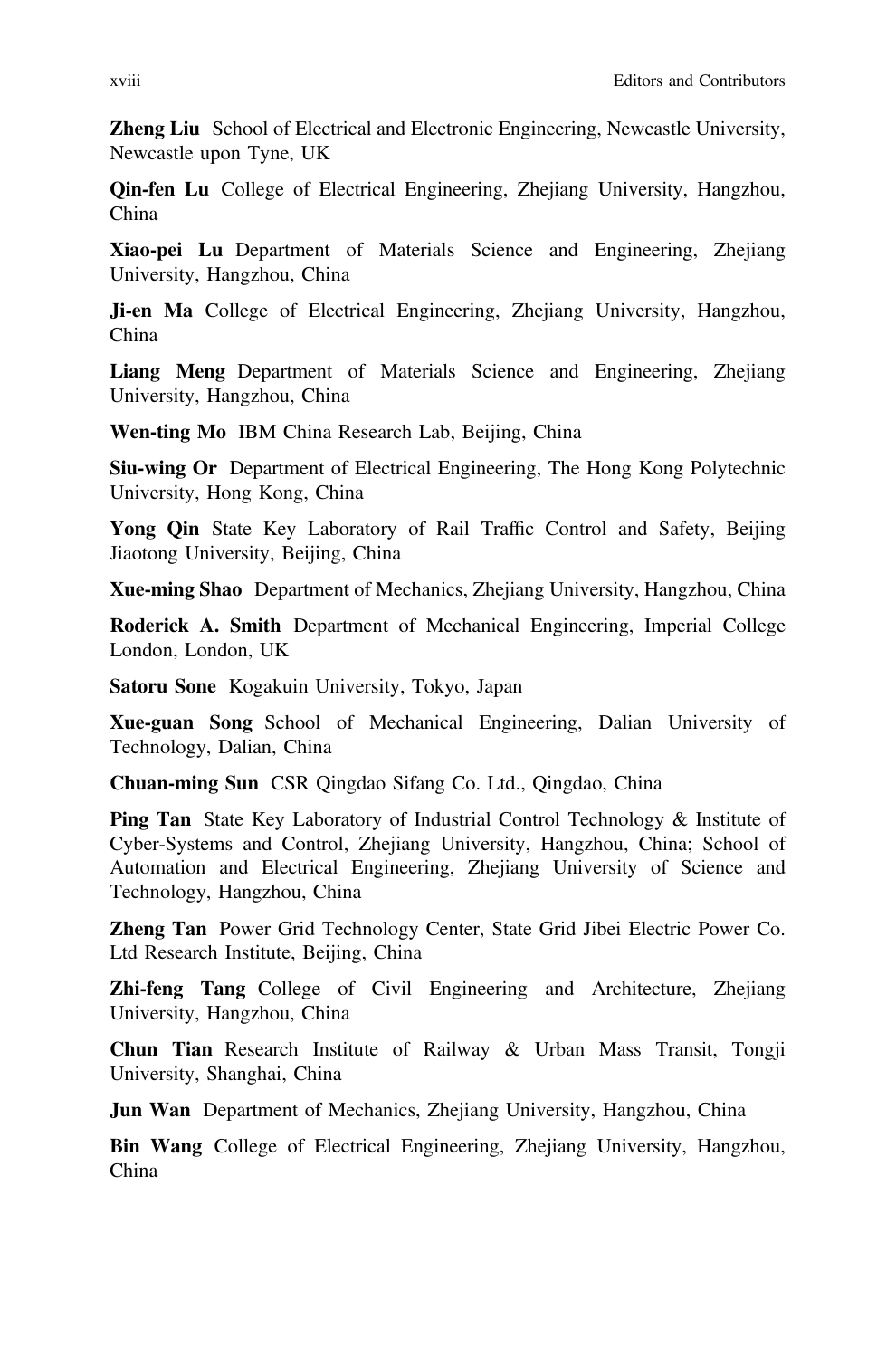Han-lin Wang Department of Civil Engineering, Zhejiang University, Hangzhou, China

Heng-yu Wang State Key Laboratory of Traction Power, Southwest Jiaotong University, Chengdu, China

Li-tian Wang China Railway Construction Electrification Bureau Group Co., Ltd., Beijing, China

Li Wang School of Traffic and Transportation, Beijing Jiaotong University, Beijing, China

Rui-qian Wang School of Urban Rail Transit, Changzhou University, Changzhou, China

Xin Wang College of Materials and Environmental Engineering, Hangzhou Dianzi University, Hangzhou, China

Ze-feng Wen State Key Laboratory of Traction Power, Southwest Jiaotong University, Chengdu, China

Meng-ling Wu Research Institute of Railway & Urban Mass Transit, Tongji University, Shanghai, China

Xin-biao Xiao State Key Laboratory of Traction Power, Southwest Jiaotong University, Chengdu, China

Fang-fang Xie School of Aeronautics and Astronautics, Zhejiang University, Hangzhou, China

Hong-bing Xiong Department of Mechanics, Zhejiang University, Hangzhou, China

Jia-yang Xiong State Key Laboratory of Traction Power, Southwest Jiaotong University, Chengdu, China

Jie Xu State Key Laboratory of Rail Traffic Control and Safety, Beijing Jiaotong University, Beijing, China

Da-wei Yao Department of Materials Science and Engineering, Zhejiang University, Hangzhou, China

Li Yao Danfoss (Tianjin) Ltd., Tianjin, China

Jin Yu National Engineering Laboratory for System Integration of High-Speed Train (South), CSR Qingdao Sifang Co., Ltd, Qingdao, China

Meng-ge Yu State Key Laboratory of Traction Power, Southwest Jiaotong University, Chengdu, China

Wen-guang Yu Department of Mechanics, Zhejiang University, Hangzhou, China

Bin Zhang State Key Laboratory of Fluid Power and Mechatronic Systems, Zhejiang University, Hangzhou, China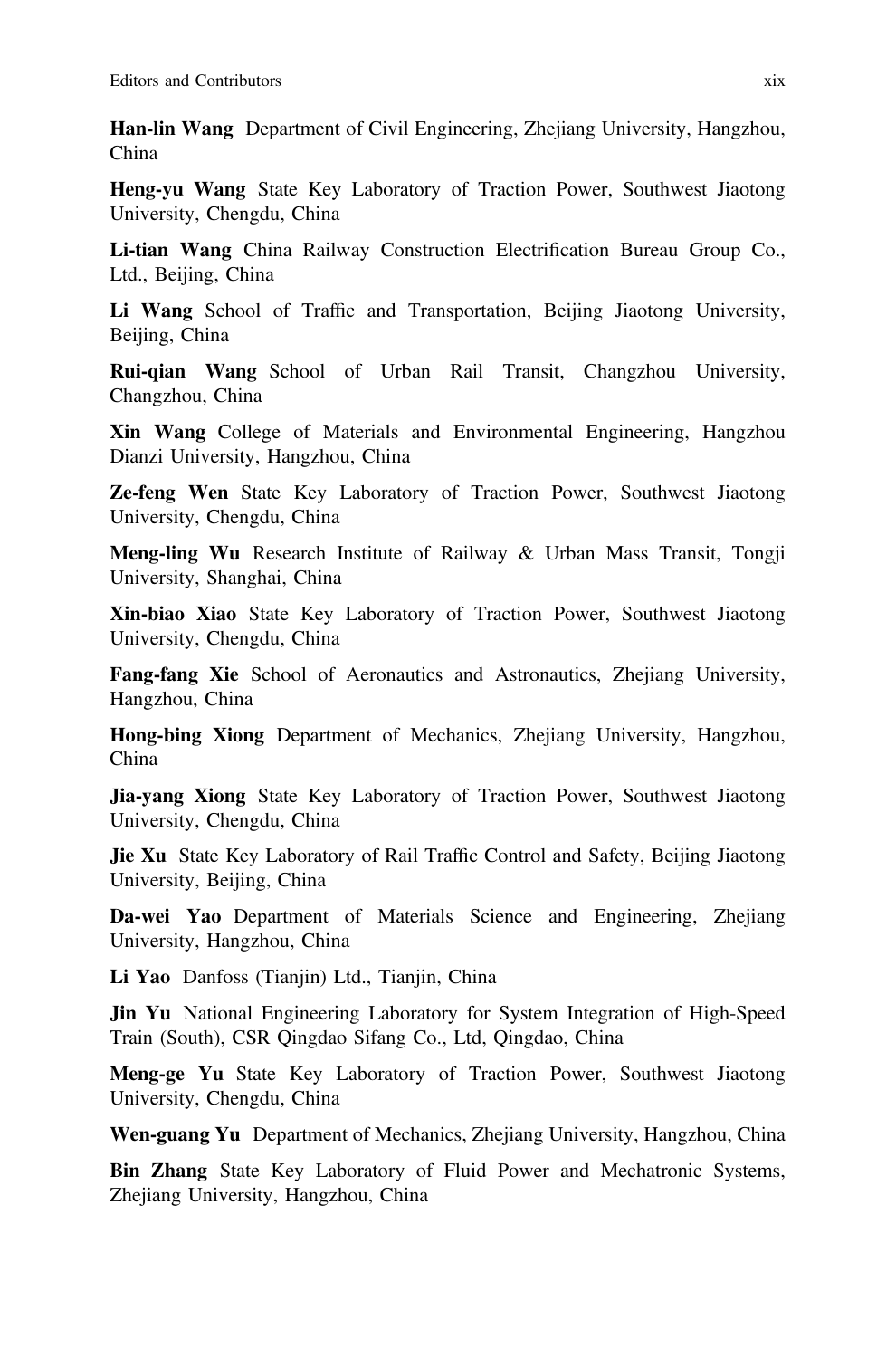He Zhang Department of Electrical and Electronic Engineering, The University of Nottingham, Nottingham, UK

Ji-ye Zhang State Key Laboratory of Traction Power, Southwest Jiaotong University, Chengdu, China

Jian-cheng Zhang College of Electrical Engineering, Zhejiang University, Hangzhou, China

Jian Zhang College of Electrical Engineering, Zhejiang University, Hangzhou, China

Jie Zhang State Key Laboratory of Traction Power, Southwest Jiaotong University, Chengdu, China

Ru Zhang College of Civil Engineering and Architecture, Zhejiang University, Hangzhou, China

Wei-hua Zhang State Key Laboratory of Traction Power, Southwest Jiaotong University, Chengdu, China

Guo-tang Zhao State Key Laboratory of Traction Power, Southwest Jiaotong University, Chengdu 610031, China; China Railway Corporation, Beijing 100844, China

Hong-ming Zhao Zhejiang Insigma-Supcon Co., Ltd., Hangzhou, China

Shu-min Zhao College of Materials and Environmental Engineering, Hangzhou Dianzi University, Hangzhou, China

Xin Zhao State Key Laboratory of Traction Power, Southwest Jiaotong University, Chengdu, China

Yang Zhao College of Civil Engineering and Architecture, Zhejiang University, Hangzhou, China

Yue Zhao State Key Laboratory of Traction Power, Southwest Jiaotong University, Chengdu, China

Yao Zheng School of Aeronautics and Astronautics, Zhejiang University, Hangzhou, China

Yong-jian Zhi College of Electrical Engineering, Zhejiang University, Hangzhou, China

Shuo-qiao Zhong State Key Laboratory of Traction Power, Southwest Jiaotong University, Chengdu, China

Jing Zhou Department of Mechanical Engineering, Imperial College London, London, UK; College of Electrical Engineering, Zhejiang University, Hangzhou, China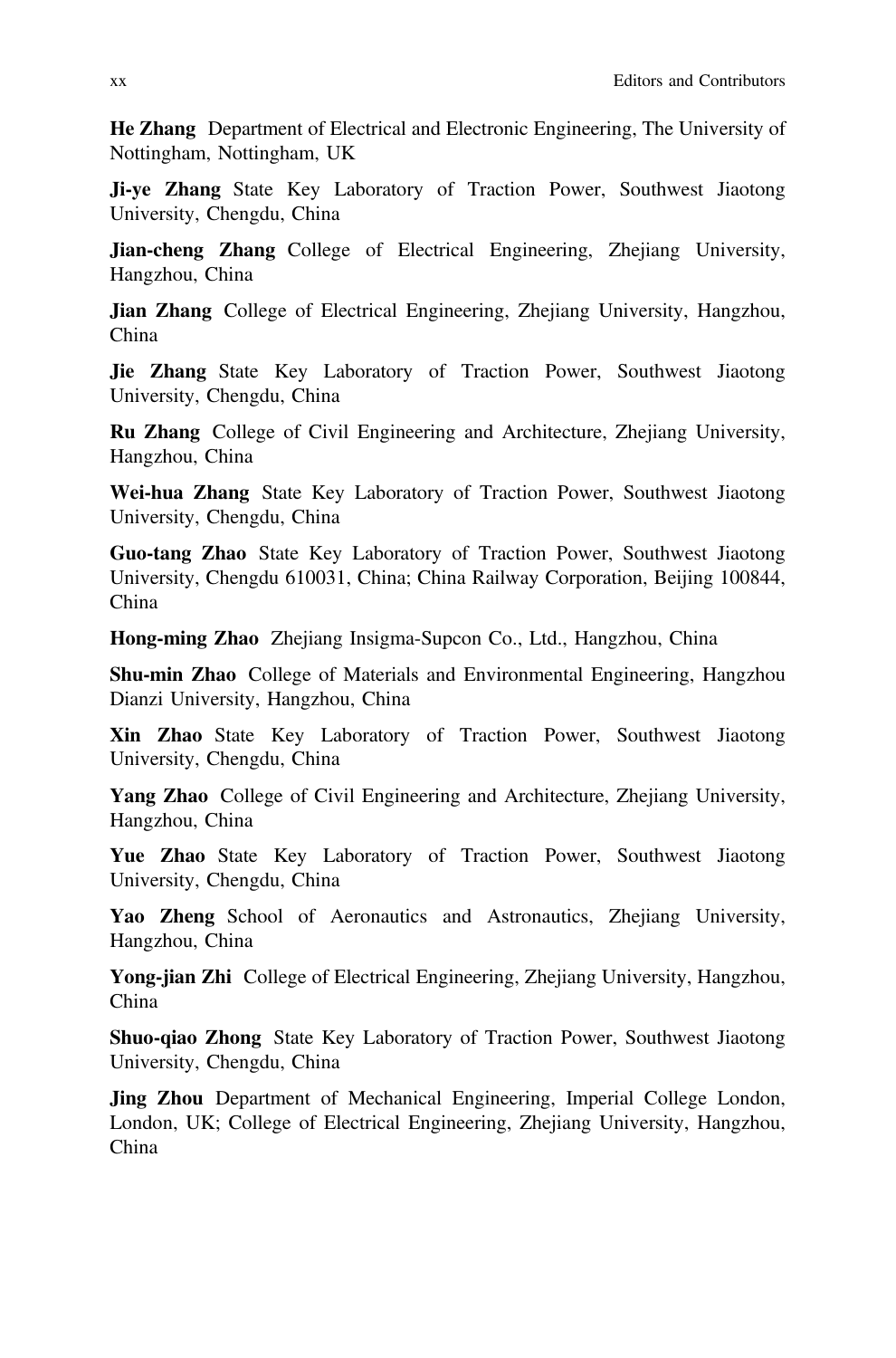Li Zhou State Key Laboratory of Traction Power, Southwest Jiaotong University, Chengdu, China

Ning Zhou State Key Laboratory of Traction Power, Southwest Jiaotong University, Chengdu, China

Qiang Zhou State Key Laboratory of Traction Power, Southwest Jiaotong University, Chengdu, China

Min-hao Zhu State Key Laboratory of Traction Power, Southwest Jiaotong University, Chengdu, China

Yang-yong Zhu Research Institute of Railway & Urban Mass Transit, Tongji University, Shanghai, China